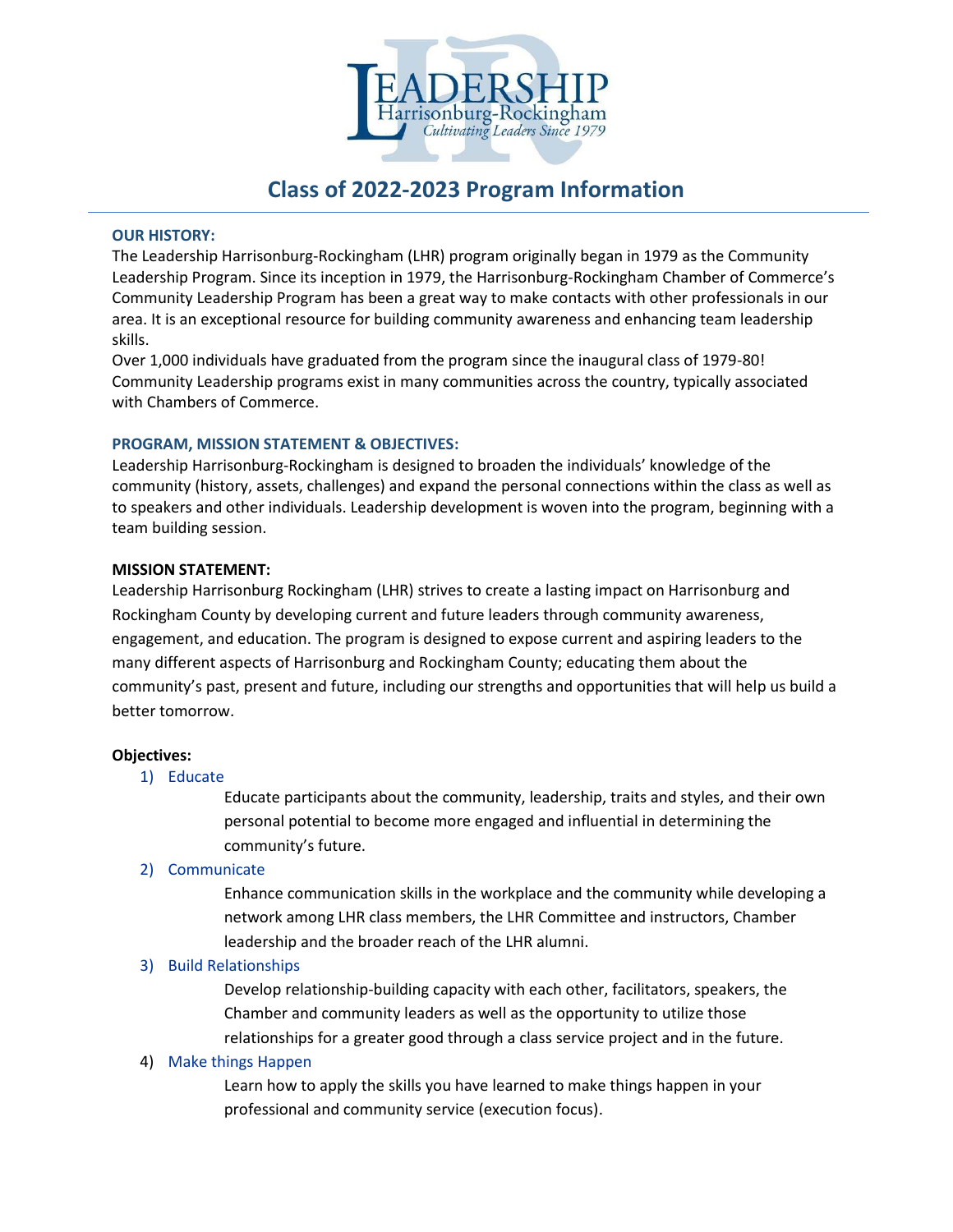### **PROGRAM SESSIONS & ATTENDENCE:**

The Leadership Harrisonburg-Rockingham program includes 11 engaging, community-based meetings over an eleven-month period, expecting to begin in August 2022 and end with a Graduation in June 2023 (*session dates may be subject to change due to inclement weather).* The LHR program is overseen by a committee of the LHR alumni and key stakeholders and administered by the Harrisonburg-Rockingham Chamber of Commerce (HRCC).

Class participants have one official session per month. Each session is on the  $3<sup>rd</sup>$  Thursday of each month. There will be a sign-in sheet at the beginning of each session and it is the responsibility of the participant to sign-in. The first event is a late afternoon information and welcome orientation and reception. The remaining workshops (8:30 a.m. – 4:00 p.m.) are held at different locations throughout the city and county with a class trip to The Capitol in Richmond.

The participant may miss one session and still graduate from the program. If the participant would miss a second session, they would need to complete a make up on their own by attending a Chamber event or function (choices will be given on what to attend for the make-up). **If the attendance requirements are not met, the participant will not be allowed to complete the program and will not receive a refund of tuition**. *(Welcome Orientation and Graduation are not counted as a missed class)* 

### **Make-Up Requirements:**

- One session may be missed without penalty. 2<sup>nd</sup> session missed requires a make-up. Otherwise, vou can apply for a future class.
- Upon completion of a make-up, submit a short summary of the event you attended, content overview, and your take-away to the Chamber Office @ [carlie@hrchamber.org.](mailto:carlie@hrchamber.org)

A class service project is a requirement of all program participants. The project offers participants an opportunity to expand their leadership knowledge, perspective, and skills while contributing to the wellbeing of the community.

## **LEADERSHIP HARRISONBURG-ROCKINGHAM (LHR) SEEKS INDIVIDUALS WHO:**

- Live or work in Harrisonburg or Rockingham County.
- Commit to the required time to the program to gain the most benefit.
- Utilize leadership skills and community knowledge for the long-term benefit of Harrisonburg and Rockingham County.
- Have a recognized capacity for leadership.
- Have a sincere interest in civic involvement.
- Desire to positively impact the community.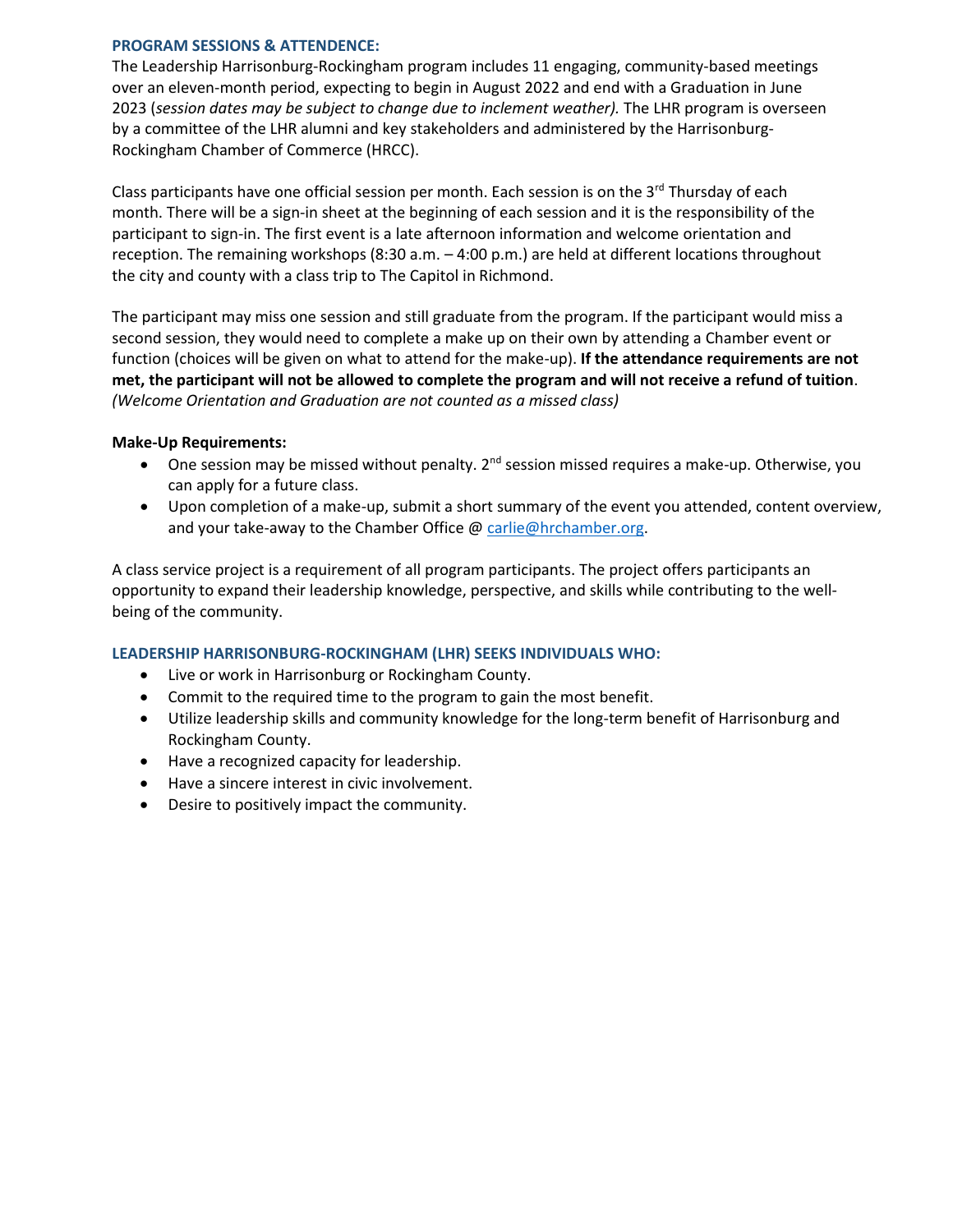### **TUITION:**

Leadership Harrisonburg-Rockingham Program Chamber Member fees are:

| <b>Company Size</b> | <b>Chamber Members</b> | <b>Non-Chamber Members</b> |
|---------------------|------------------------|----------------------------|
| 1-10 or 501 (c)(3)  | \$550                  | \$625                      |
| $11 - 50$           | \$625                  | \$700                      |
| 51+ Above           | \$725                  | \$800                      |

*(Submitting your application after July 22nd will result in a late fee of \$75)* 

Payment includes all eleven program sessions, necessary materials, waters, lunch, and the class trip to Richmond. The graduation cost is funded by a generous sponsor. Tuition can be paid by the participant or by the participant's employer. **TUITION PAYMENTS ARE NON-REFUNDABLE.** 

Note a Select Scholarship will be available for growing/developing businesses by application. To request a Tuition Scholarship application, please email Carlie Floyd, [carlie@hrchamber.org.](mailto:carlie@hrchamber.org)

An invoice will be issued once the participant has accepted their spot in the class and is due in full by the start of the program session one Welcome Orientation & Reception date in August.

*The deadline to complete and turn in the application is by 5:00 p.m. on July 22nd, 2022.* 

Complete the application form and Fax to (540) 434 – 4508 or Email application to Carlie Floyd, [carlie@hrchamber.org.](mailto:carlie@hrchamber.org) You may also apply online at [www.hrchamber.org.](http://www.hrchamber.org/)

*For more information or questions, please contact Carlie Floyd at [carlie@hrchamber.org.](mailto:carlie@hrchamber.org)*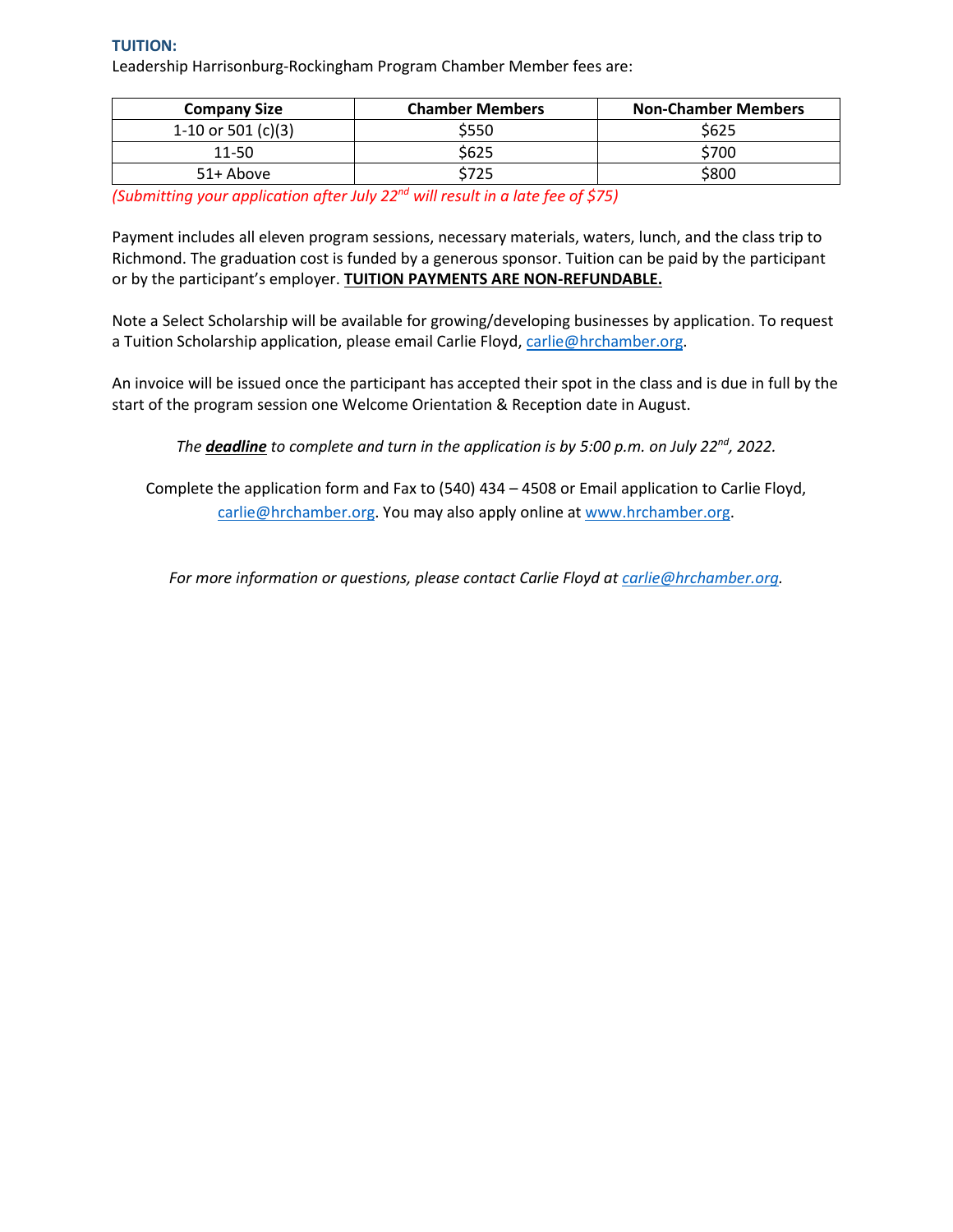

# **Application Form for Class of 2022-2023**

## **Application Timeline:**

| July 22, 2022, 5PM | Applications due at the Harrisonburg-Rockingham Chamber |
|--------------------|---------------------------------------------------------|
| July 25-29, 2022   | <b>Selection Process</b>                                |
| August 1, 2022     | Accepted Candidates notified via email                  |
| August 18, 2022    | Welcome Orientation and Reception                       |

\*Submission of application does not guarantee acceptance into the program.

# **Participation and Schedule:**

In order to experience and completely appreciate the Leadership Harrisonburg-Rockingham program, full attendance and participation is expected of each participant. Lack of attendance and participation will impact your ability to graduate from the program. This benefits not only the individual but enriches the class' experience as well.

**Session Schedule:** Each Session is held on the 3rd Thursday of each month. Monthly session topics will include topics such as community non-profit organizations, public safety, and local government and history. Classes begin at 8:30 a.m. and adjourn by 4:00 p.m. Lunch is included for all regular sessions (excludes Welcome Orientation in August, Richmond Trip, and Graduation Ceremony in June). Locations vary based on the session topic. Walking tours of some facilities may be included, if offered. *(Some sessions dates may be subject to change due to inclement weather.)*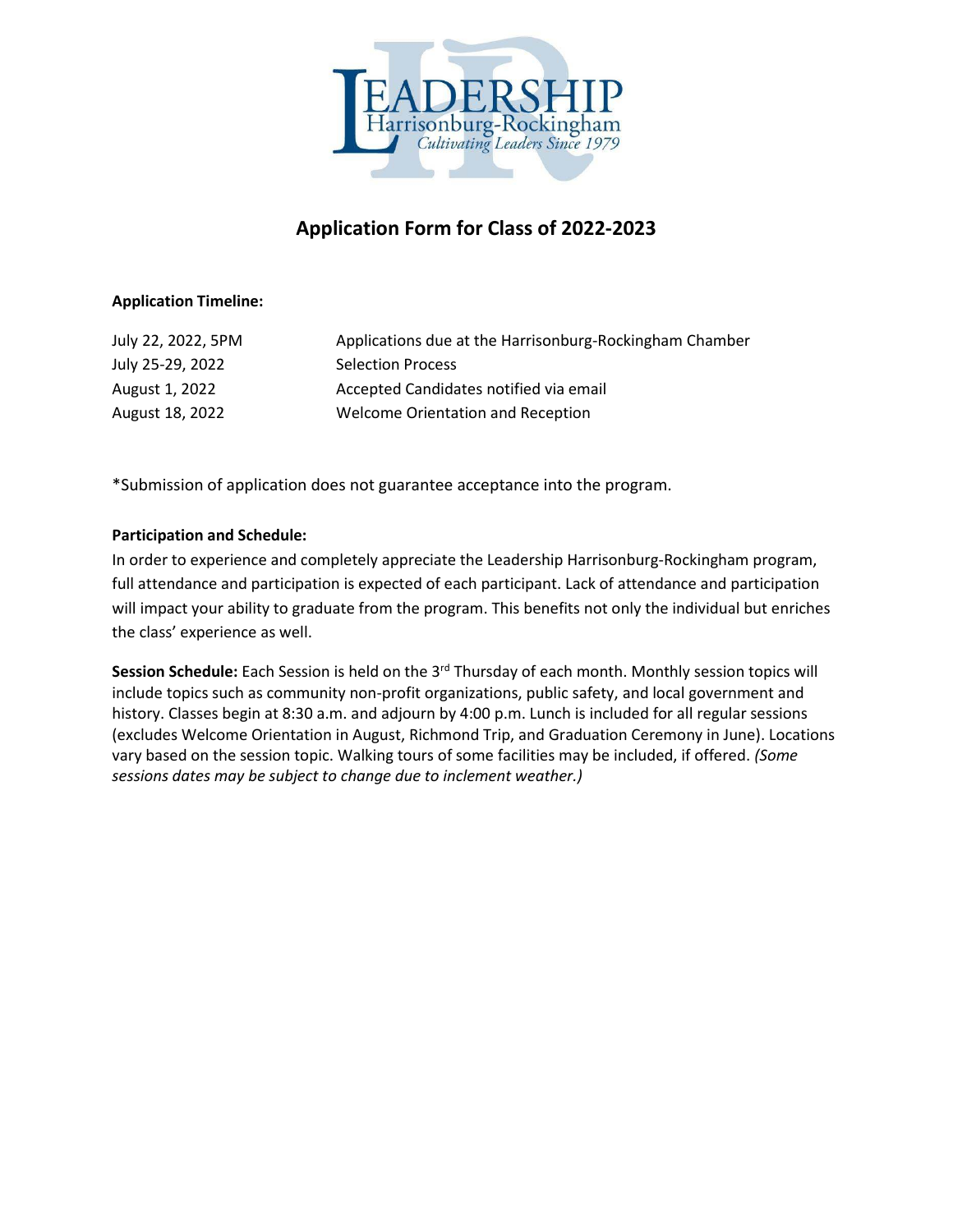# **Leadership Harrisonburg-Rockingham 2022-2023 Application**

Fee is due upon acceptance into the program and is non-refundable

## **Personal Contact Information**

| Last Name                                             | First Name |               |            |       |                |     |
|-------------------------------------------------------|------------|---------------|------------|-------|----------------|-----|
|                                                       |            |               | MI         |       | Preferred Name |     |
|                                                       |            |               |            |       |                |     |
| Home Address                                          |            | City          |            | State |                | Zip |
| Employer (if applicable)                              |            |               |            |       |                |     |
| Direct Supervisor's name and email address            |            |               |            |       |                |     |
|                                                       |            |               |            |       |                |     |
| <b>Employment Address</b>                             |            | City          |            | State |                | Zip |
|                                                       |            |               |            |       |                |     |
| <b>Employment Email</b>                               |            |               |            |       |                |     |
|                                                       |            |               |            |       |                |     |
| <b>Employment Phone</b>                               |            |               | Cell Phone |       |                |     |
|                                                       |            |               |            |       |                |     |
|                                                       |            |               |            |       |                |     |
| <b>Employment (if applicable)</b>                     |            |               |            |       |                |     |
| How long have you been at your current employer?      |            | <u>lyears</u> |            |       |                |     |
| Briefly describe your job responsibilities or duties: |            |               |            |       |                |     |
|                                                       |            |               |            |       |                |     |
|                                                       |            |               |            |       |                |     |
|                                                       |            |               |            |       |                |     |
|                                                       |            |               |            |       |                |     |

# **Education/Training**

List all school/institution/training providers (beginning with the most recent):

School/Institution/Training Provider: Degree or Certificate:

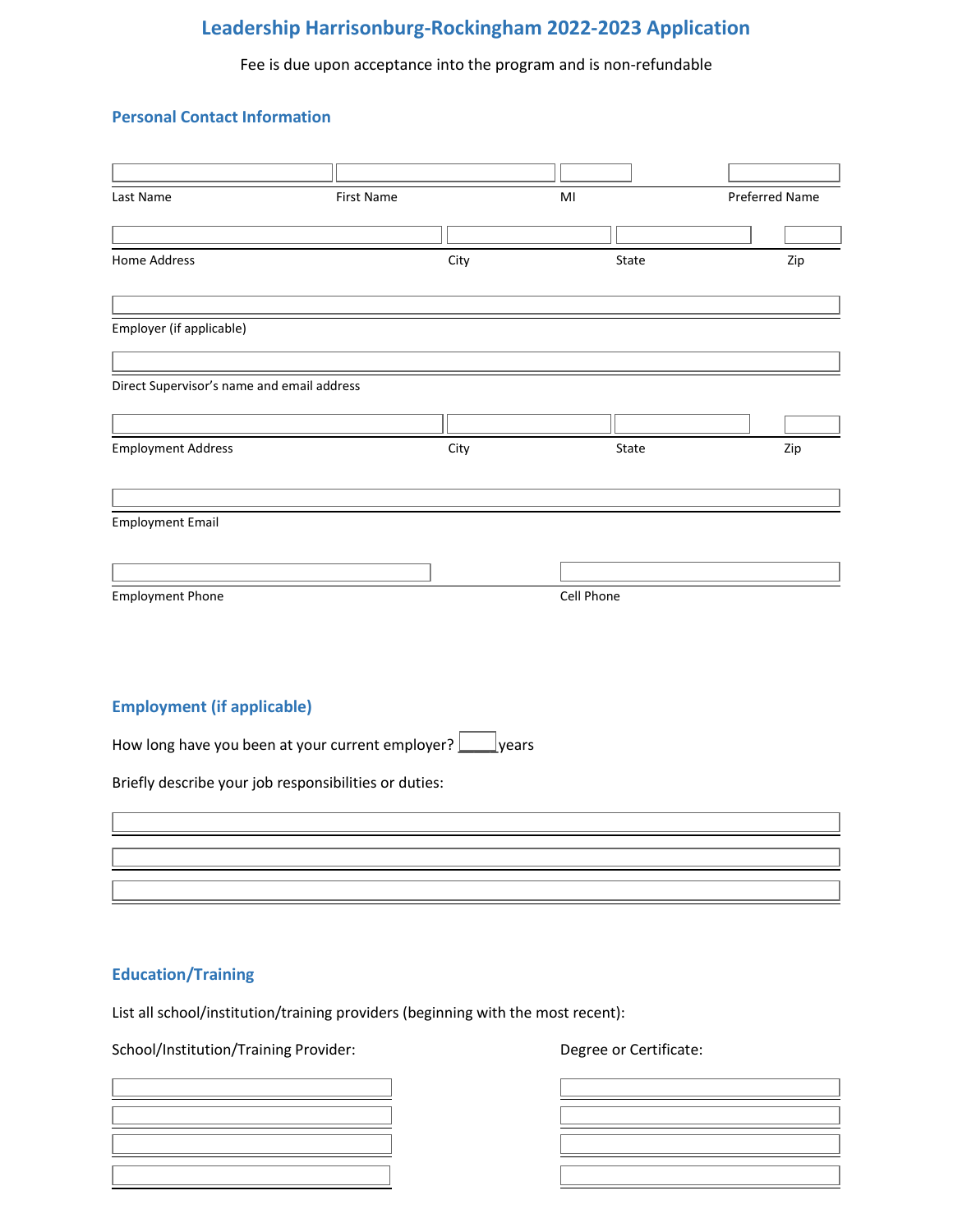List any other professional training or certifications achieved:

## **Community Involvement**

L

 $\overline{\phantom{a}}$ 

Ļ

L

L

L

L

Ļ

L

L

List any civic or charitable organizations that you are, or have been, involved in:

How would you use your experience with Leadership Harrisonburg-Rockingham to improve this community?

## **Leadership**

Please list or describe any leadership experience you have:

What leadership skills or traits do you hope to gain from Leadership Harrisonburg-Rockingham?